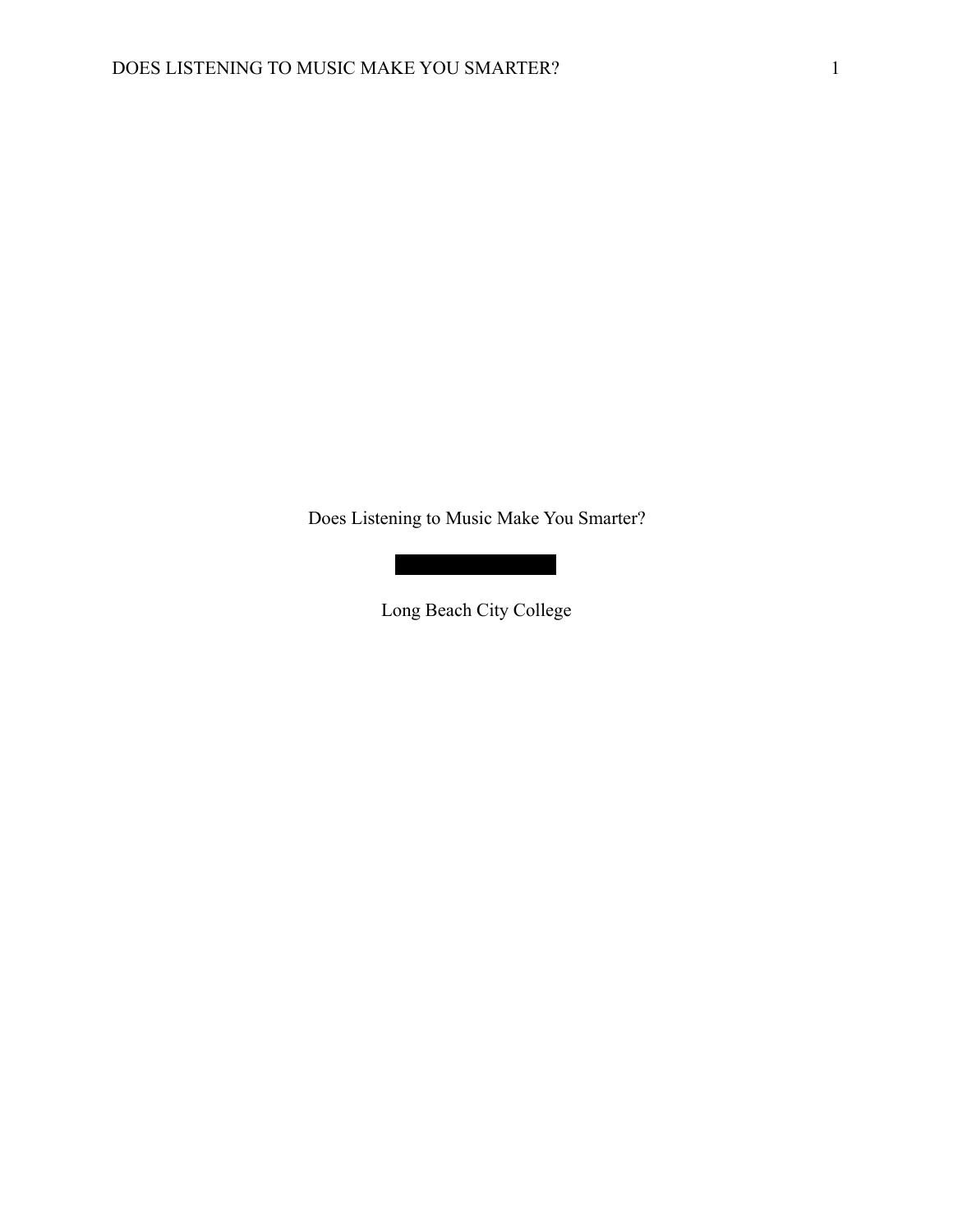### **INTRODUCTION:**

## Does Listening to Music Make You Smarter?

 The Beatles. Led Zeppelin. Sonic Youth. Katy Perry. Music! These are a few artists who have definitely influenced my life for the better. I can honestly say that I would not be here today if it weren't for music— it has literally saved my life. Music is my knight and shining armor when I am a damsel in distress. It pulls me out of my cloud of darkness and brings me to the light. Music is everywhere and anywhere. It is the catchy jingle you find yourself singing because of a commercial, the instrumental you hear in an elevator, and all the sacred albums you listened to in your youth.

 Music is powerful. It influences how you feel emotionally, spiritually, and physically and the ways in which you perceive the world. The lyrics of songs provide powerful messages and perspectives, melodies bless us with beautiful ambiance or pure Rock and Roll, and the combination of the two does wonders. Logically, music that sounds "happy" will make you happy— and "sad" music makes you sad. Despite music's obvious implications, there is definitely a realm of benefits that music provides that we should explore.

 According to an EMedExpert article called "How Music Affects Us and Promotes Health" music reduces blood pressure, releases endorphins to counteract pain, and creates a harmonious emotional experience that releases immune-boosting hormones to reduce illness. In addition, music has been proven to enhance body coordination and athletic performance. When you are exercising, doesn't the perfect upbeat song motivate and lengthen your workout? Lastly, music relieves depression, reduces emotional distress, and increases self-esteem ("How Music," 2016).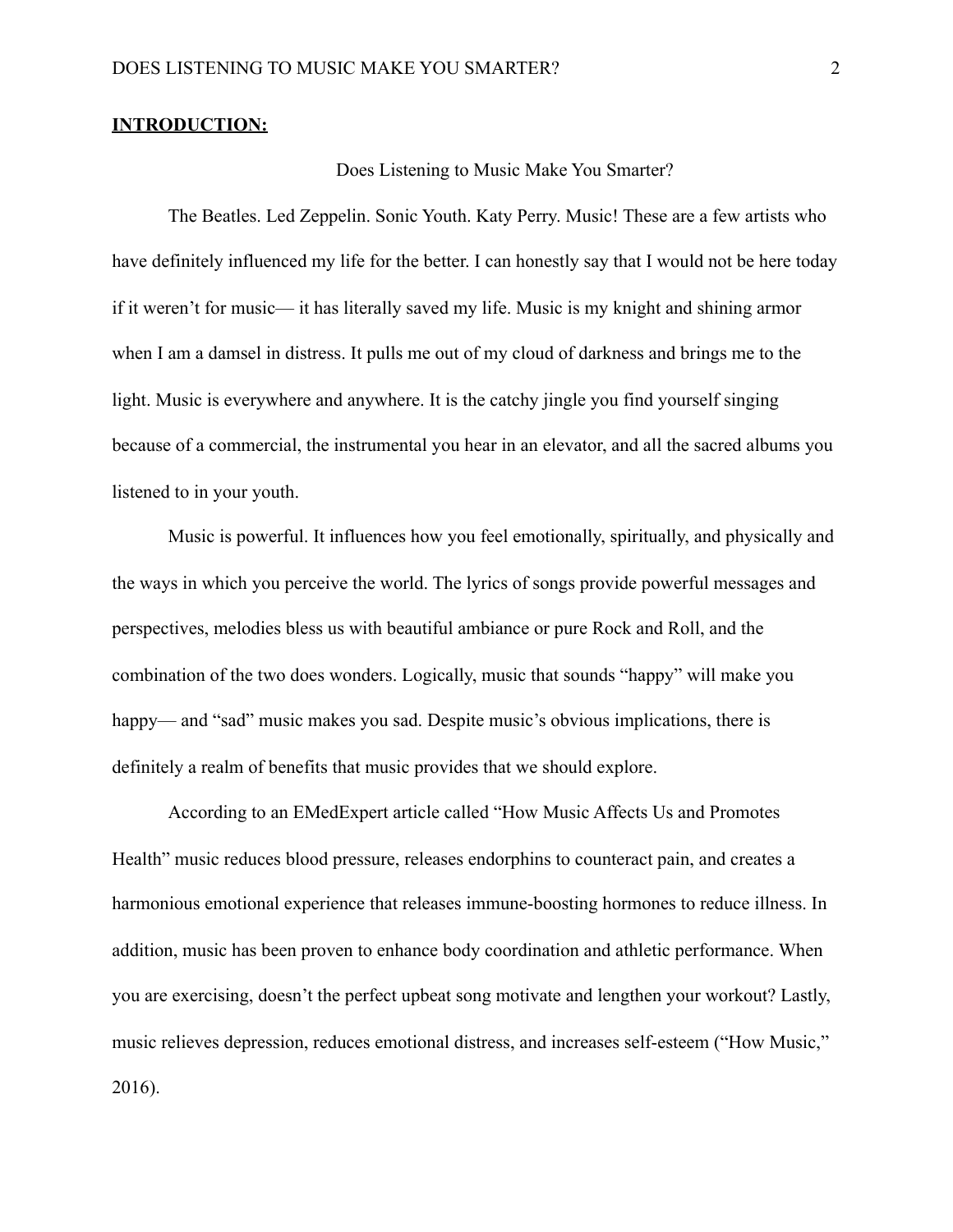Being around music, listening to music, music therapy, making music, or simply learning how to play a musical instrument has a plethora of positive benefits. All of these benefits are very promising to our mental, emotional, and spiritual health—but, if these simple acts can do wonders for us, it is crucial that we take every opportunity to explore every single possible effect of music. Therefore, I am curious to see how exactly music influences us cognitively in order to enhance our intelligence. Does listening to music or learning to play a musical instrument set-up an individual to learn better? Does it make us smarter? Does it improve our working memory and any of our skills to further improve our ability to process information and learn?

 These simple questions may be the catalyst to make it a priority to implement music in all educational settings for student success. If music can cure my depression, make me run faster on the treadmill, and somehow improve my learning— music is medicine. Musicians want to heal with the world with music, so why can't scientists do the same?

## **ARTICLE REVIEWS:**

### Article One

Dawn C. Rose, Alice Jones-Bartoli, and Pamela H. Heaton conducted a study titled, "A Study of Cognitive and Behavioral Transfer Effects Associated with Children Learning Musical Instruments for the First Year Over One Academic Year" **(2015)**. My research questions whether or not listening to music or playing a musical instrument makes us smarter. This study investigates the transfer effects of musical education and the indirect effects that come with it. Learning music has been defined as a "superskill" that lends us "transfer" and "far transfer" effects. The scientists have defined transfer effects as direct skills from music education, and far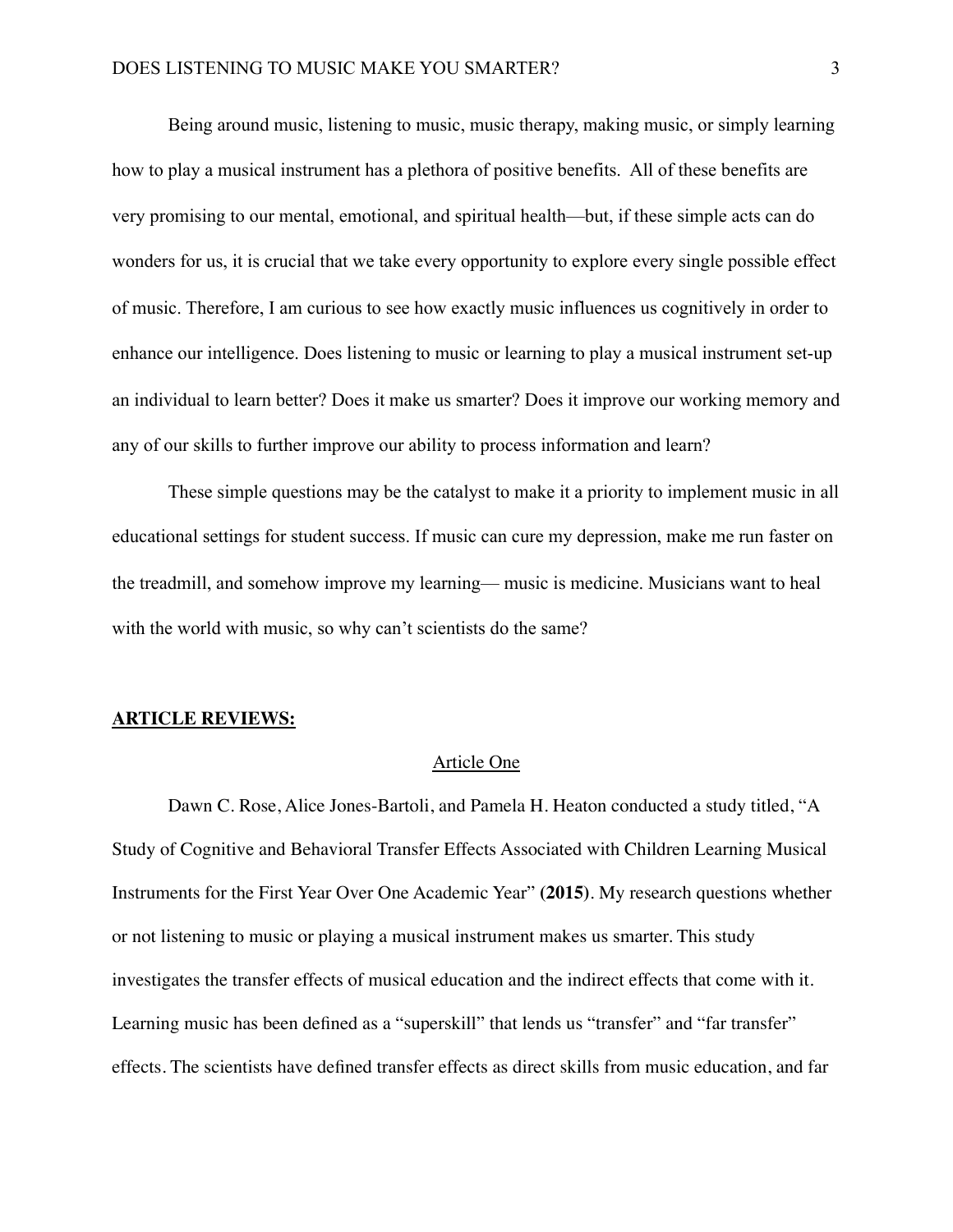transfer effects for IQ, mathematics, and literature. **Rose, Jones-Bartoli, and Heaton** took action to test music education's effects specifically on behavioral visuo and psycho-motor skills, IQ, and memory.

The scientists of this study were aware of many concepts regarding intelligence, memory, and visuo/motor skills before the study. These same facts help answer my question. For example, musical training before the age of 7 has enhanced visuo/motor abilities. Musical learning has increased memory, attention span, and the mastering of skills because musical education is like school itself, therefore heightening IQ levels (Heaton, Jones-Bartoli, and Rose, 2015).

In order to investigate this, the study took a holistic approach of integrating musical lessons in 38 children between the ages of 7 to 9 years old over one academic school year. The study had 21 girls and 17 males who attended either a state or independent school with an average IQ of 106. The results of the study were split between Time 1, September 2013, and Time 2, June 2014. The students were split into two groups— the More Music Group (MMG) and the Less Music Group (LMG). 20 participants had an extra hour of musical lessons per week while the other 18 received less "...as part of their schools statutory curricular provision" (56).

T-tests and split plot profile techniques for simple RM ANOVA tests were used to evaluate the MMG and LMG groups for Time 1 and Time 2. The amount of hours per week each group practiced music was taken into consideration for these tests. In order to asses the student's level of music aptitude the study used Gordon's Primary Measure of Musical Audiation. **This is a test that calculates, diagnoses, and measures an individual's music potential. It was conducted during Time 1 and Time 2.** The resulting tests showed that their musical aptitudes increased overtime with a significant main effect. For individuals with no music training, their **composite t score, Time 1 and Time 2 had a t-test statistic of t(18)-4.561 with a p-value of**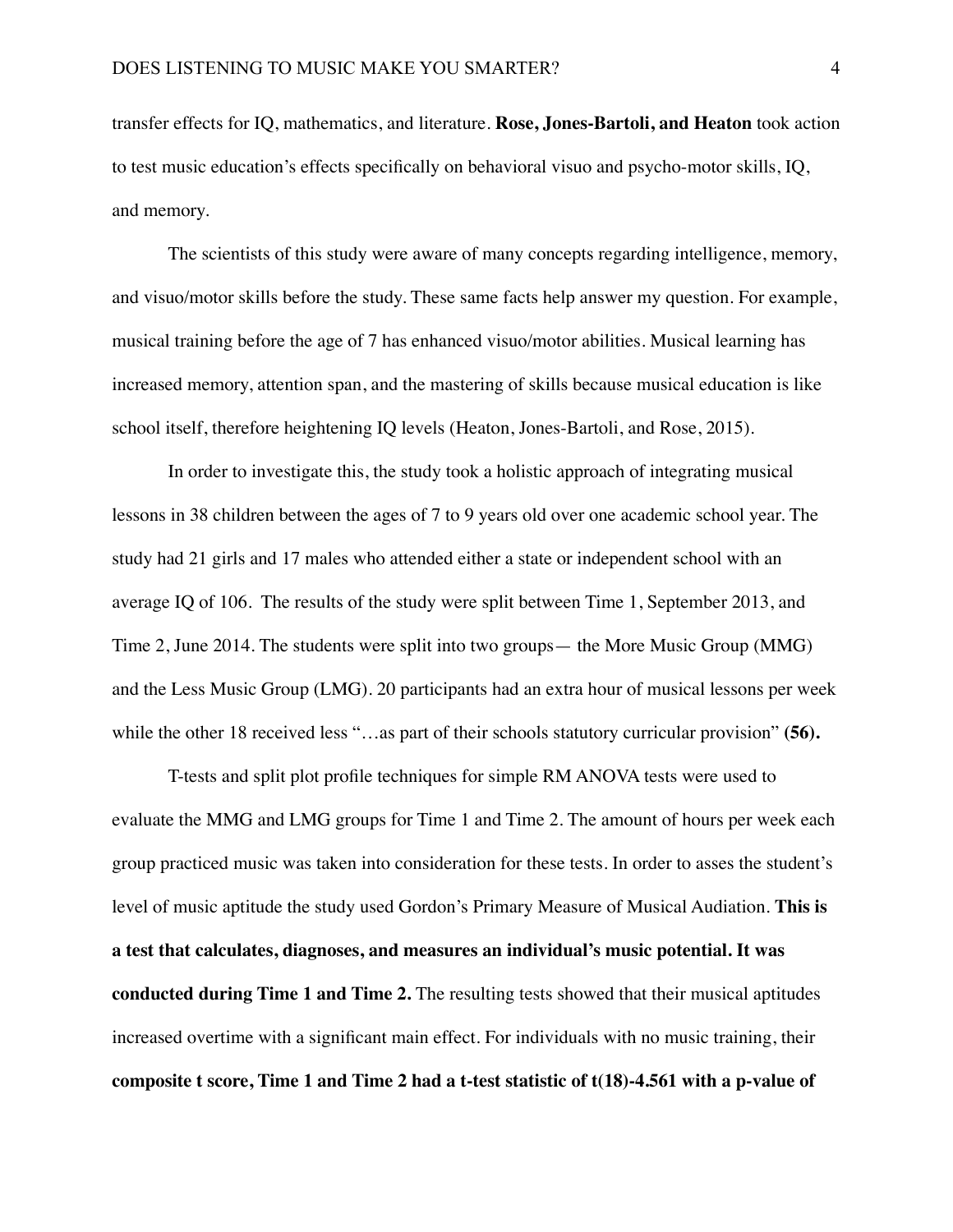**<.001. For their tonal measure, Time 1 and Time 2 had a t-test statistic of t(17)-2.925 with a p-value of .009. For their rhythm score, Time 1 and Time 2 had a t-test statistic of t(18)-3.699 with a p-value of .002. For individuals who had music training, their composite t score, Time 1 and Time 2 had a t-test statistic of t(17)-2.925 with a p-value of .009. For their tonal measure, Time 1 and Time 2 had a t-test statistic of no score. For their rhythm score, Time 1 and Time 2 had a t-test statistic of t(17)-2.132 with a p-value of .048** (Heaton, Jones-Bartoli, and Rose, 2015). differences did they observe?Don't need to report the stats—just interpret what these mean; what

Memory was tested using The Children's Memory Scale (Cohen, 1997). The Children's Memory Scale tested their memory through word list learning, word list recall, reading numbers forward, and backwards, number totals, and sequences. In all realms of memory, using the split plot profile tests of the RM ANOVA showed that the scores of the music education group in fact increased over a significant amount of time.

The Movement ABC test was used to investigate the visuo/motor skills. The students were tested on their preferred hand placing pegs, non-preferred hand placing pegs, threading lace using both hands, the preferred hand of drawing a tail, catching a ball, throwing a bean bag to a target, preferred leg balance, and a non-preferred leg balance.

The Weschler Abbreviated Scale of Intelligence (WASI; Weschler, 1999) was conducted in order to asses "…data on vocabulary, matrix reasoning (non-verbal skills), block design (spatial ability) and similarities (semantic processing)" (Heaton, Jones-Bartoli, and Rose, **2015, p. 55).** The vocabulary and matrix reasoning of the MMG were more favorable than the LMG. The 4 factors of the WASI when tested showed that there was a significant overall effect of these measures over time with " $F(3,35)=3.718$ , p=.014." The results of the WASI, Children's Memory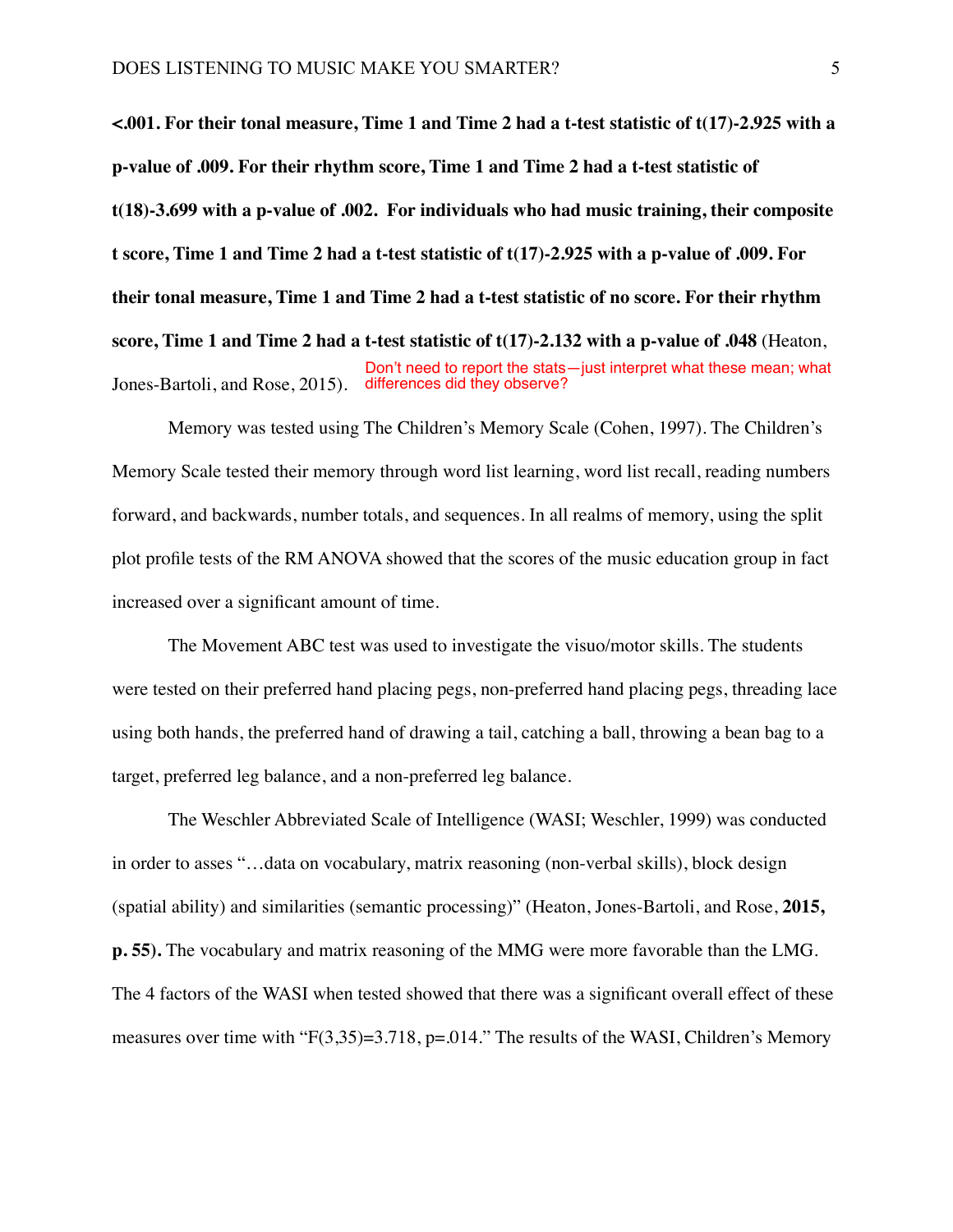Scale, Movement ABC, and GPMMA tests coincides with my question of whether or not music improves our skills to learn/makes us smarter.

In conclusion, the effects of musical training/education on the 38 participants of this study show an increased ability to aim and catch, greater advantages for the MMG than the LMG, and an increased aptitude for non-verbal and spatial reasoning after just one year of musical training. The study has proven that music makes you smarter by showing the effects of an "…change over time associated with specialist musical training" **(Heaton, Jones-Bartoli, and Rose, 2015, p. 57).** Rose, Jones-Bartoli, & Heaton

### Article Two

Lidia Suarez, Shalini Elangovan, and Agnes Au are scientists from Singapore's James Cook University, and they conducted the study "Cross-sectional Study on the Relationship Between Music Training and Working Memory in Adults." Unlike the previous article, this article investigates musical training's transfer effects on adults, rather than children. As common sense goes, the better you are at memorizing, the smarter you become because of the information you can process and maintain. This study tests adult musicians and non-musicians for specific aspects of working memory (WM). As I have said, I wish to explore musical training/music's effects on our cognitive functioning. Similarly, the scientists of this study align with my research since they hypothesized that "...musicians [would] outperform non-musicians in WM

# tasks" **(Suarez, Elangovan, & Au, 2015)**.

Musical training studies have found that music allows for an enhanced attention span, IQ, auditory, motor, verbal, and visuospatial abilities. The study specifically peers into our working memory (WM) which is "…defined as a limited-capacity system for temporary storage and manipulation of information for complex tasks such as comprehension, learning, and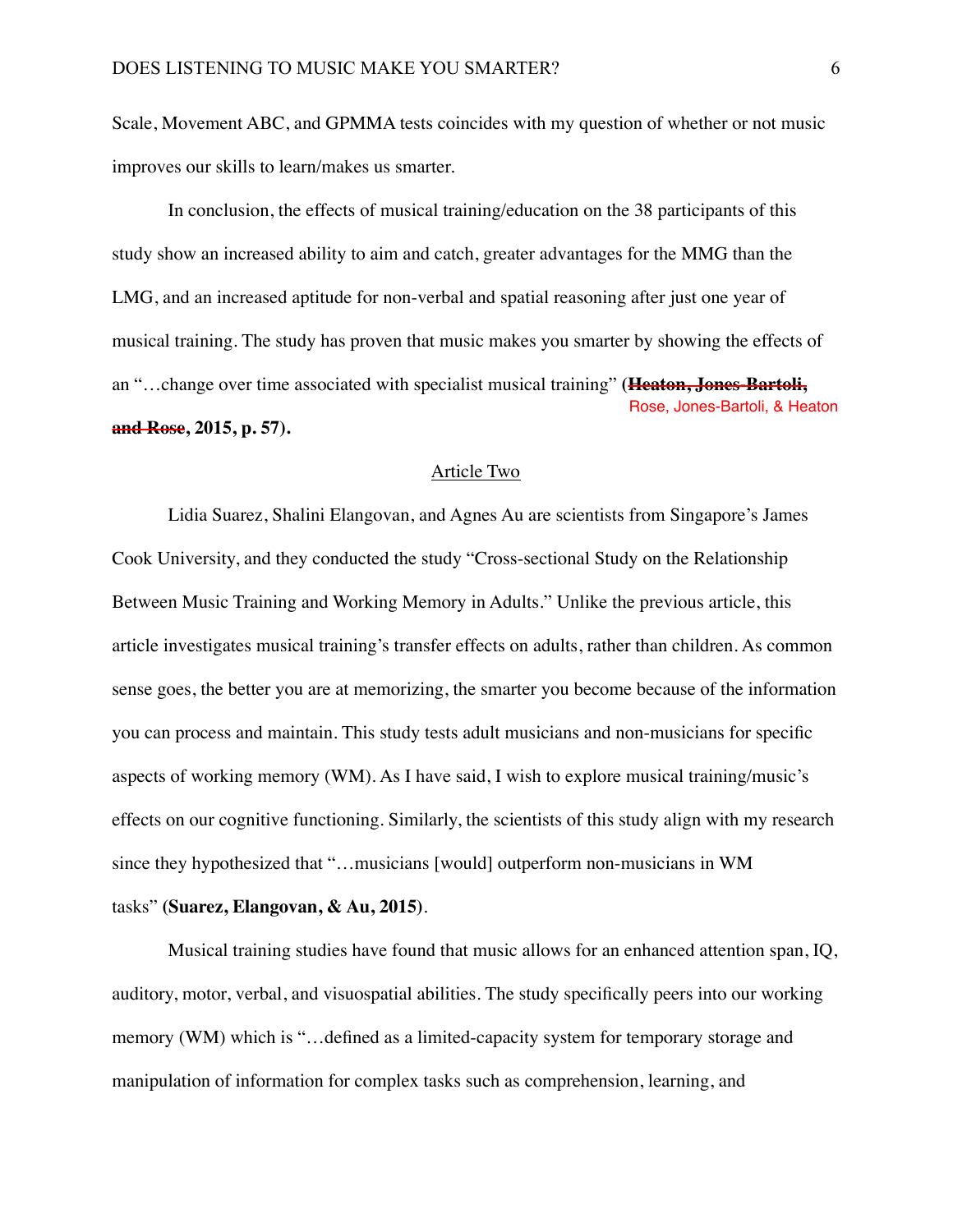reasoning" **(Goldstein, 2008, p. 410**). In order to correctly asses our WM, the study conducted tests on the WM model by Baddeley **(2000)**. It focuses on the central executive, phonological loop, visuospatial sketchpad, and the episodic buffer as domains for assessment.

In order to asses the 4 domains of the WM model, the study assesses 54 participants. Each participant has no disabilities and were split into a musician group of 24 and a nonmusician group of 30. In order to be classified as a musician, the participant had to have had 5 years or more of musical training, with most of them starting around 8 years old. The musicians had 4 males, 20 females, and the non-musicians had 7 males and 23 females. The participants were similar in age, education, and IQ levels, but differed in family income.

The study was split into two parts. The first session was an experiment using the E-prime 2.0 to assign six WM tasks on the participants. 8 versions of the program were created for variance and practice tests were enabled to elicit a full understanding of the program.

The central executive tests for tasks on perceptual skills, speed, and attentional control. In order to asses the features of the central executive, the program allowed for two tasks. The first was a digit-symbol coding task in which they had to match numbers with symbols as quickly and correctly as they could in a booklet with 180 digits. After 2 minutes, the participants results were graded based on how many symbols they got correct. The second was a backward digit-spin task in which they had to write the reversed order of numbers called out. This assessment allows us to see if musical training affects our level of ability to memorize information, retain it, and also manipulate it for our own use.

The visuospatial sketchpad holds visuospatial information, such as musicians being able to translate musical notes as sequential finger movements. The visuospatial sketchpad was used for the static matrix span tasks and the dynamic matrix span task. The static matrix span task was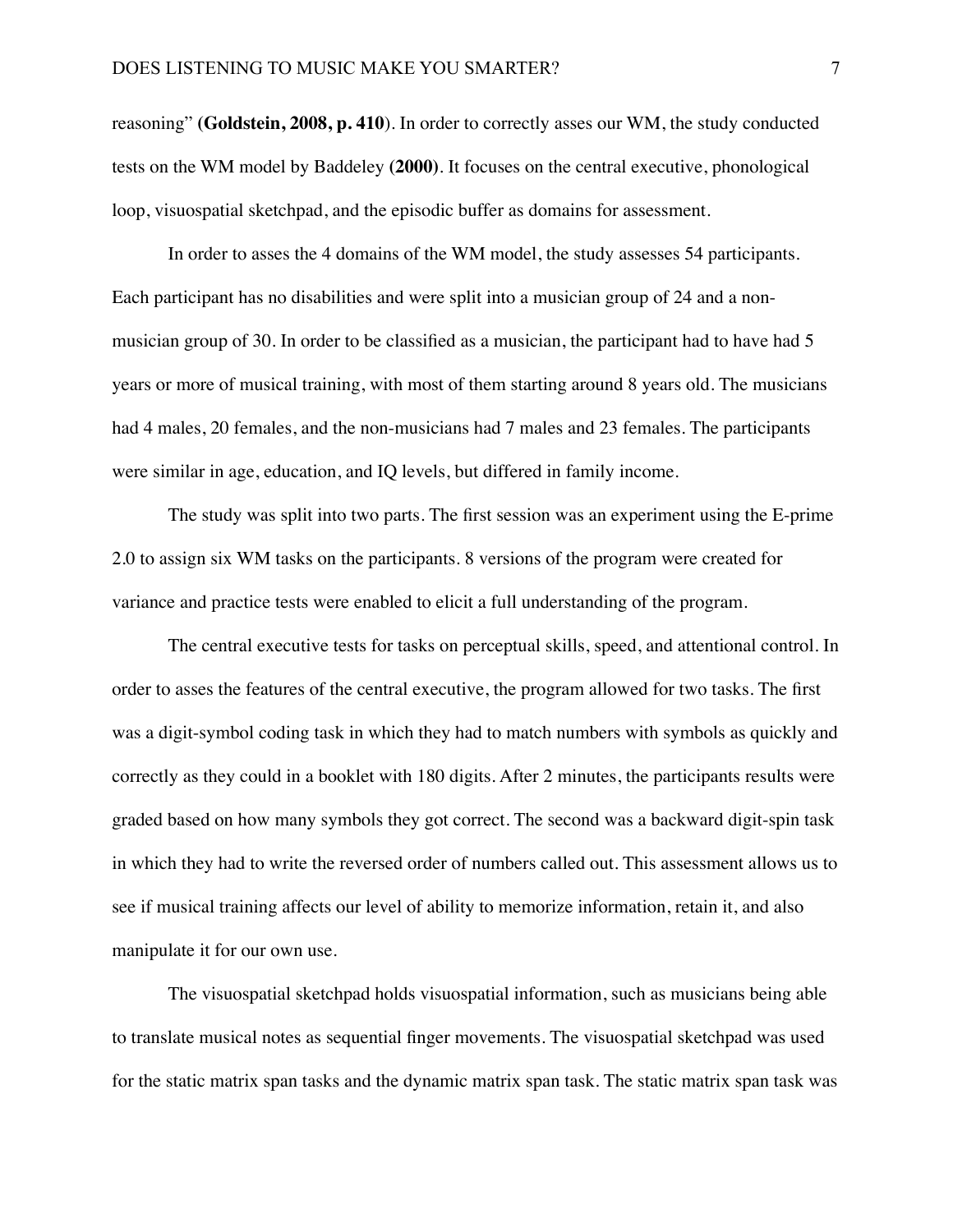used to test memory capacity by making the participants draw a mark wherever they saw lines appear for 10,000ms on a gray matrix. The dynamic matrix span task was lighting up red lines on a matrix for 2,000ms one by one, and having the participants reiterate what lines turned red and the order in which they changed.

The phonological loop is used to asses the storage of information and re-reciting that same information, auditory memory capacity, articulatory rehearsal, and ability to memorize new string sounds. The study shows that music training enhances phonological memory through the memorization of words and non-words, vocabulary tests, and the forward digit span (Au, Elangovan, & Suarez, 2015) The phonological loop was tested by making the participants reiterate the same sequence of numbers they heard on paper on multiple successive trials through a forward digit span task. In addition, a non-word recognition tasks was assigned in which they assessed phonological memory and ability to learn new phonological forms. To do so, participants were played a list of "sounds"/non-words and then they replayed them again. As the repetition was going on, many non-words not previously played were inserted. The participants had to decide whether each non-word was previously played.

The episodic buffer is a combination of our long term memory (LTM), visuospatial sketchpad, and the phonological loop. In previous studies within the episode buffer, musical training has been "…associated with the capacity to rapidly scan visual information, [have] kinesthetic abilities, and mentally transform images of spatial patterns" and require "... psychomotor speed, hand-eye coordination, spatial processing, mental manipulation of information, and inhibitory control of irrelevant stimuli because these are processes practiced during music learning" **(Hayward & Gromko, 2009, p. 26-36)**.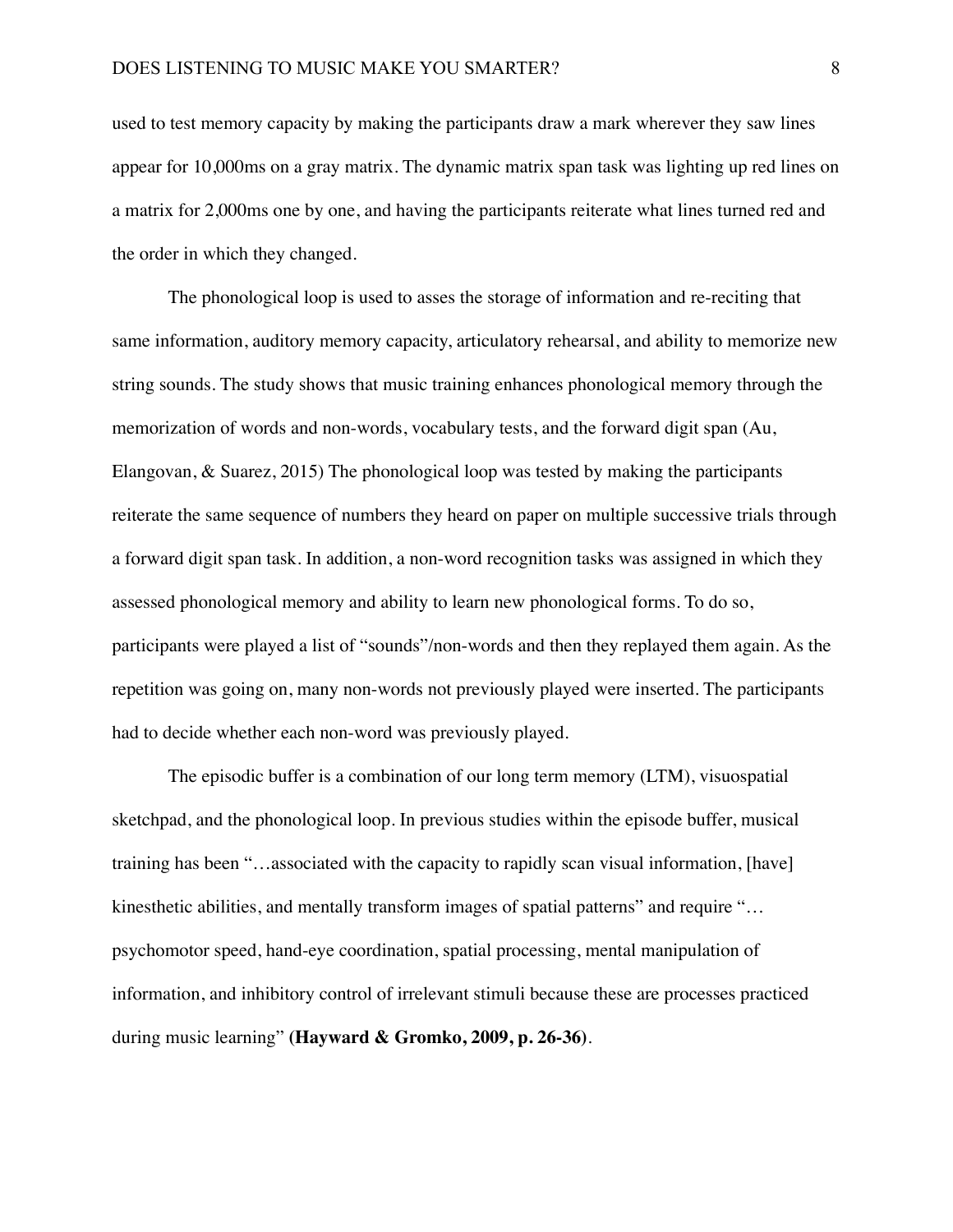**The second session featured the The Advanced Measures of Music Audition (AMMA; Gordon, 1989) and was used to assess and measure each individual's music aptitude. The AMMA showed that the musicians scored significantly higher "(M-61.30, SD= 7.69)" compared to the "(M=51.10, SD=8.12)" non-musicians. The American National Adult Reading Test (AMNART) was used to measure verbal IQ. It was administered along with a demographic questionnaire to asses individual demographics because the study wanted to make sure that the musicians and non-musicians did not differ in age, IQ, and years of education.** Need reference

As a result, the study found that music training is positively correlated with improved benefits compared to the non-musicians. The musicians scored significantly better in the WM tasks of the digit-symbol coding task, backward digit span tasks, and dynamic matrix span task. The results show that musicians had an "…enhanced attention, visual-motor coordination, visual scanning ability, visual processing speed, spatial memory, and information manipulation skills" compared to the non-musicians which as a result, proves musicians to have better cognitive functioning, working memory, and skills to further enhance learning and the processing of information **(Au, Elangovan, & Suarez, 2015, p. 44)**.

### Article Three

Zekerya Batur of Usak University in Turkey conducted the study, "The Contribution of Music to the Fluent Writing Skills: Mayaz Technique" **(2016)** in order to asses how listening to music in a classroom environment influences writing skills. Does playing music in a classroom environment inspire students to write more, therefore, excel more in the classroom? These results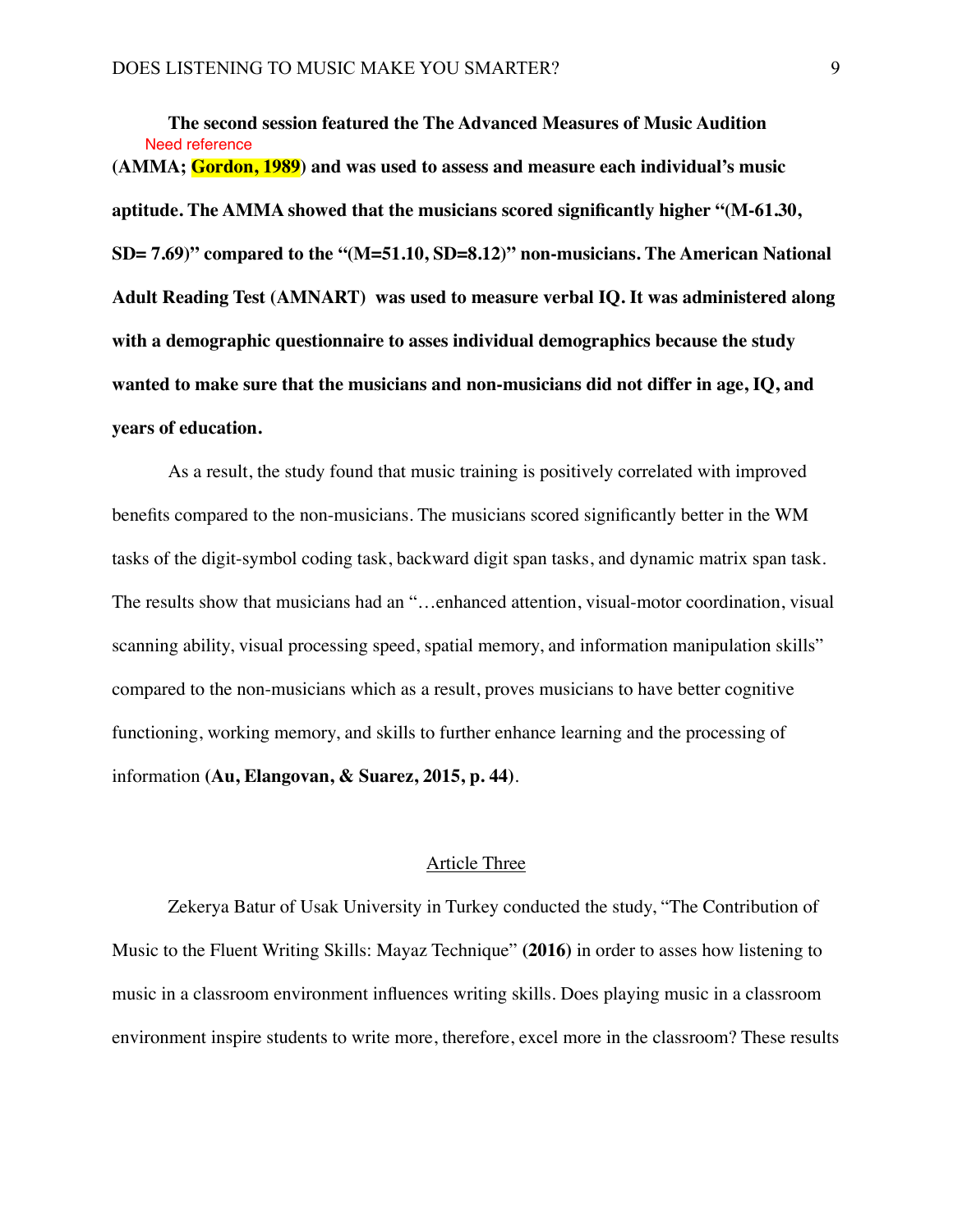coincide with my research by giving proof that listening to music does enhance our skills to further enhance our learning, ability to process information, and IQ levels.

The study makes a point to say that is crucial that we explore the tools we have to "... encourage pupils to develop their writing skills and contribute to their improvement in an efficient manner" and that one of these tools is music **(Batur, 2016, p. 83)**. The study's purpose is to differentiate writing skills with music by counting the number of words produced. The MAYAZ Technique uses music as an educational tool to inspire emotional intensity in students to further their fluent writing skills. In order to administer the MAYAZ technique, the study investigated 80 pupils from the 5th and 6th grade with an average IQ of 70-80. Respectively, each grade had a control group of 20 and an experimental group of 20.

The control and experimental groups were placed in separate classrooms where they were asked to write about anything they wanted. The experimental group's classroom had background music playing while the control group's did not. After twenty minutes, each groups papers were collected and the number of words "…in accordance with the frequency of their use in the written material" were counted (Batur, 2016). After the procedure was administered, the results were tested on a variety of socio-economic variables in consideration of each pupil's varying writing skills.

The Mann Whitney U Test tested the 80 pupils in accordance to the variables of gender, grade, reading daily newspapers, listening to music while studying or not, and preference of music listening while studying. The test resulted to show that girls " $(X=47,38)$ " tested higher than boys "(X=32,89)", 5th grade students "(X=47,70)" wrote more than the 6th "(X=33,70)" graders, students who listened to music while studying had a higher word count " $(X=46,89)$ ",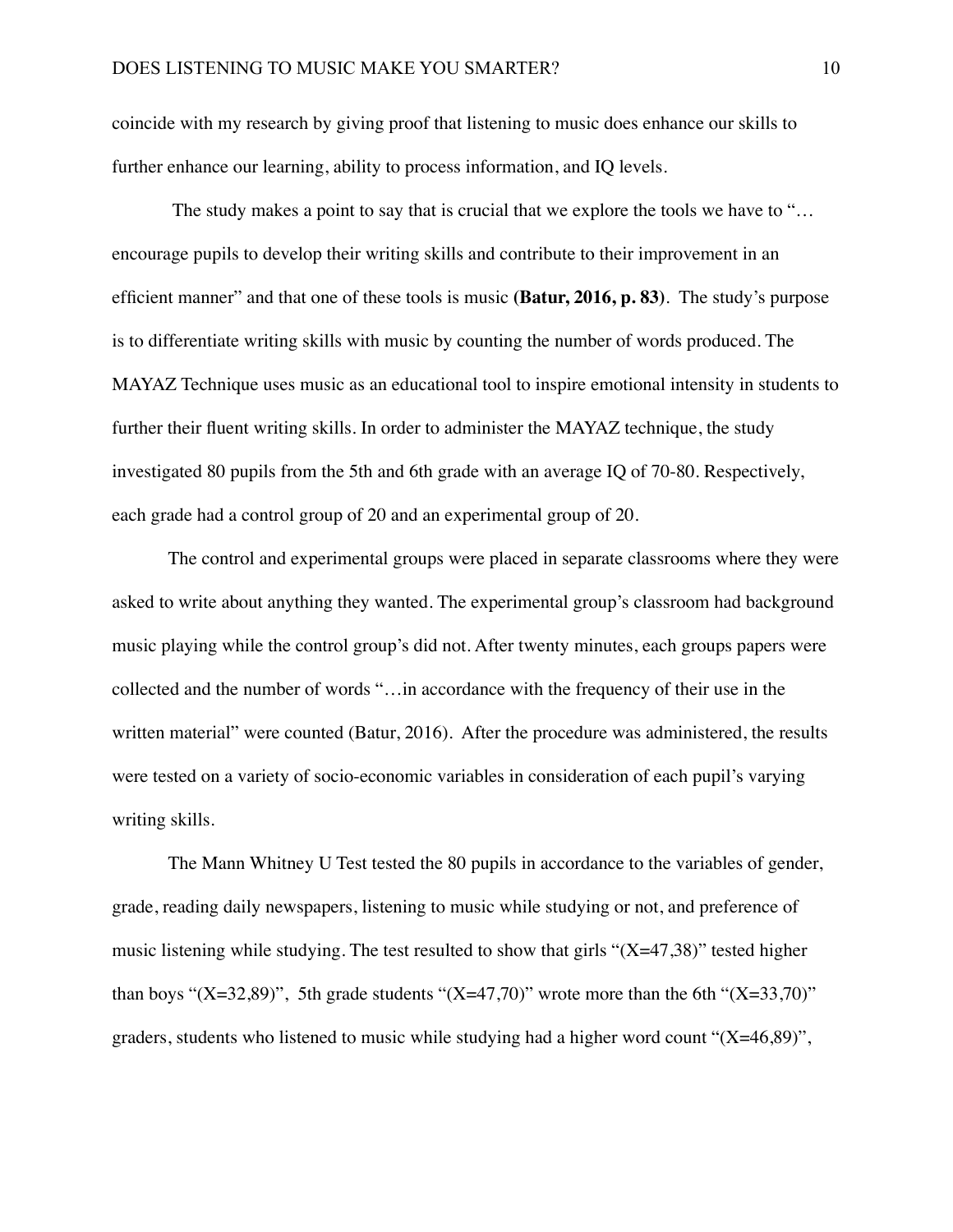and that there was no significant difference in terms of desire of listening to music or reading daily newspapers.

The Krushal Wallis test was administered to consider variables of parent's professions. The profession of the mother had so statistical significant difference, but the father's profession did. Student writing skills were highest in pupils "whose fathers [were] shopkeepers, followed by workers, academicians, and civil servants respectively" **(Batur, 2016, p. 88).** 

**In conclusion, the findings of this study shows that music enhances fluent writing skills. For, "…the pupils who wrote their essays in the accompaniment of the background music used more words in their essays than those in the control group" therefore showing that "…the background music contributed to the pupil's fluent writing skills" (Batur, 2016, p. 82).** Classroom settings where music is being played proves that pupils will produce a higher word count based on music, considering the variables of age, gender, grade, parent's profession, and music listening during studying/in a classroom. Therefore, music's implementation in educational settings proves to be successful for a student's success.

#### **LIMITATIONS:**

Don't need titles

# Article One

In "A Study of Cognitive and Behavioral Transfer Effects Associated with Children Learning Musical Instruments for the First Year Over One Academic Year" by Dawn C. Rose, Alice Jones-Bartoli, and Pamela H. Heaton **(2015)** I have identified a few limitations to their study. First of all, the statistical validity is at jeopardy here. As the study only conducts research on a total of 38 participants. The n score is so small that the statistical powers of this study is not as clear and representative as it could be. Second, the external validity as well. The participants

 $+1$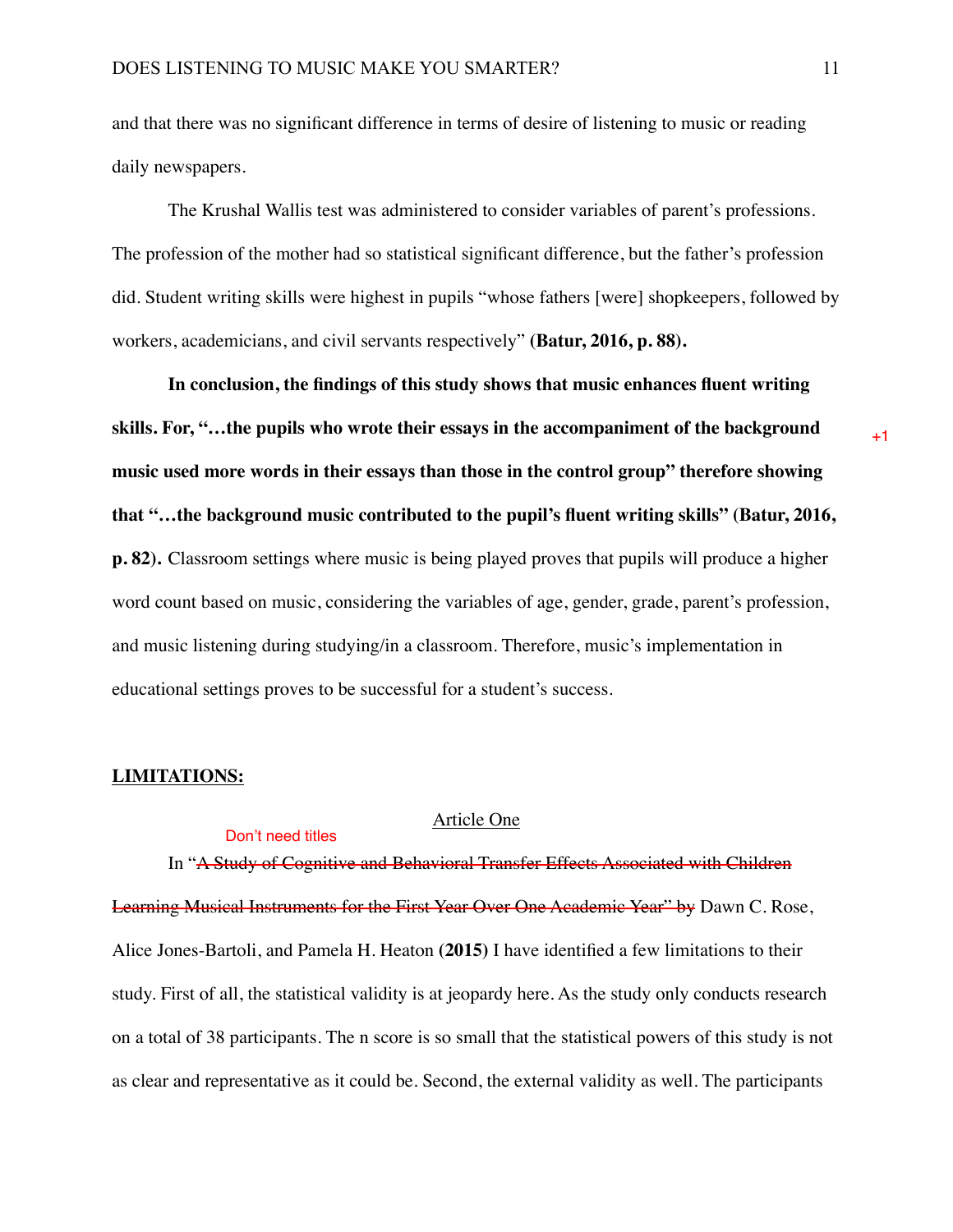of this study were of ages 7-9 and from states schools and independent schools. The schools the researches chose could easily affect the results. For example, some schools may have a higher budget in their music education, therefore skewing the musical abilities of the participants. Also, there was an unequal ratio of participants for each variable. For females, there was Also, there was 21 while males only had 17. For those exposed to extra music lessons, 20 had them, while 18 of them had less music lessons. These variables should be controlled throughout the study and ultimately could skew the results presented here. In addition, the researches should have also accounted for the children's parents and the variables that come with them. For example, the socioeconomic status of the parents, if the parents are supportive or unsupportive of their musical Good point Across \*conditions\*? That could be an issue, but not that

Lastly, we can also find a limitation in the construct validity of this study. The researches decided to investigate the "transfer effects" of music specifically on visuo/motor skills and IQ and memory. However, "transfer" effects tend to be problematic because of evidence that can be provided from outside variables not measured in this study. Logically, when listening to music, many factors may contribute to why an individual is better at memorizing or their visuo/motor skills because of factors unrelated to music. An example of outside variables may be that some students are inclined to play video games or read more books than others, making their visuo/ motor skills or memorization better. These "transfer effects" that they are trying to investigate are at the jeopardy of variables that can manipulate these results. Perhaps the reason why they test better in certain areas than others is simply because of "transfer effects" that are not defined by the study, since most of the tests they conducted showed that there were barely any correlations.

training, and etc. These variables can greatly affect the musical abilities of the participants.

More relevant to internal validity. Were participants randomly assigned? If so, this isn't as much of a concern (though with 38 participants, there's still a fair amount of uncertainty that these factors really balanced out). If no random assignment, this is a much larger issue.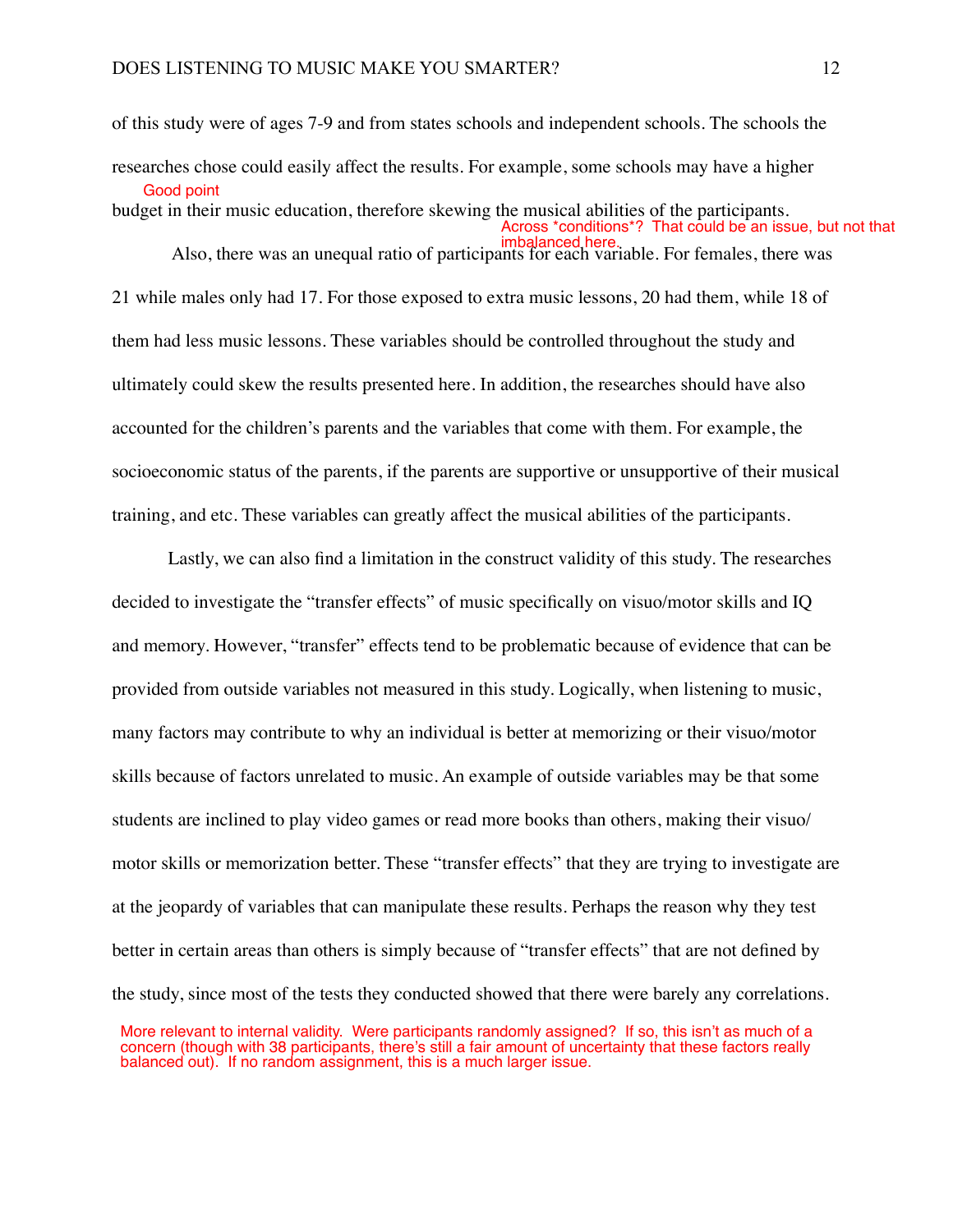#### Article Two

Lidia Suarez, Shalini Elangovan, and Agnes Au are scientists from Singapore's James Cook University, and they conducted the study "Cross-sectional Study on the Relationship Between Music Training and Working Memory in Adults" (2015) but, there a few limitations to this study. In the procedure of this study, there were two sessions that took up two hours. The participants had to perform six working memory tasks and then they had to take the AMMA and AMNART. It is noted that the first session was given to all the participants and that the second task was administered either on the same day or for later in the week. The limitation I can find here is that perhaps the AMMA and AMNART scores of the participants who took them right after their working memory tasks would be better than those who would take the second session later in the week. As the working memory tasks that were asked of the participants could easily affect how well they scored on the AMMA and AMNART as opposed to those who would do them later in the week. Good point

A second limitation is that since their study was a quasi-experimental study, the participants accounted for several variables that could ultimately affect their musical ability. Though the study "…ensured that both groups contained a similar number of males and females, and were closely matched in ages education, and verbal IQ…[along with]…statistically controlled…effects of family income" (Au, Elangovan, & Suarez, 2015, p. 44) these controlled similarities are not necessarily generalizable. confounding variables that were not taken into And, with non-random assignment, there still may be account.

Their method of participants hurts the external validity, because if they were closely matched in age, education, and IQ, that is not a representative sample of the general population. Some adults may be younger or older, and have better musical abilities. Some adults may have varying educations. For example, a person could have never gone to college, as compared to the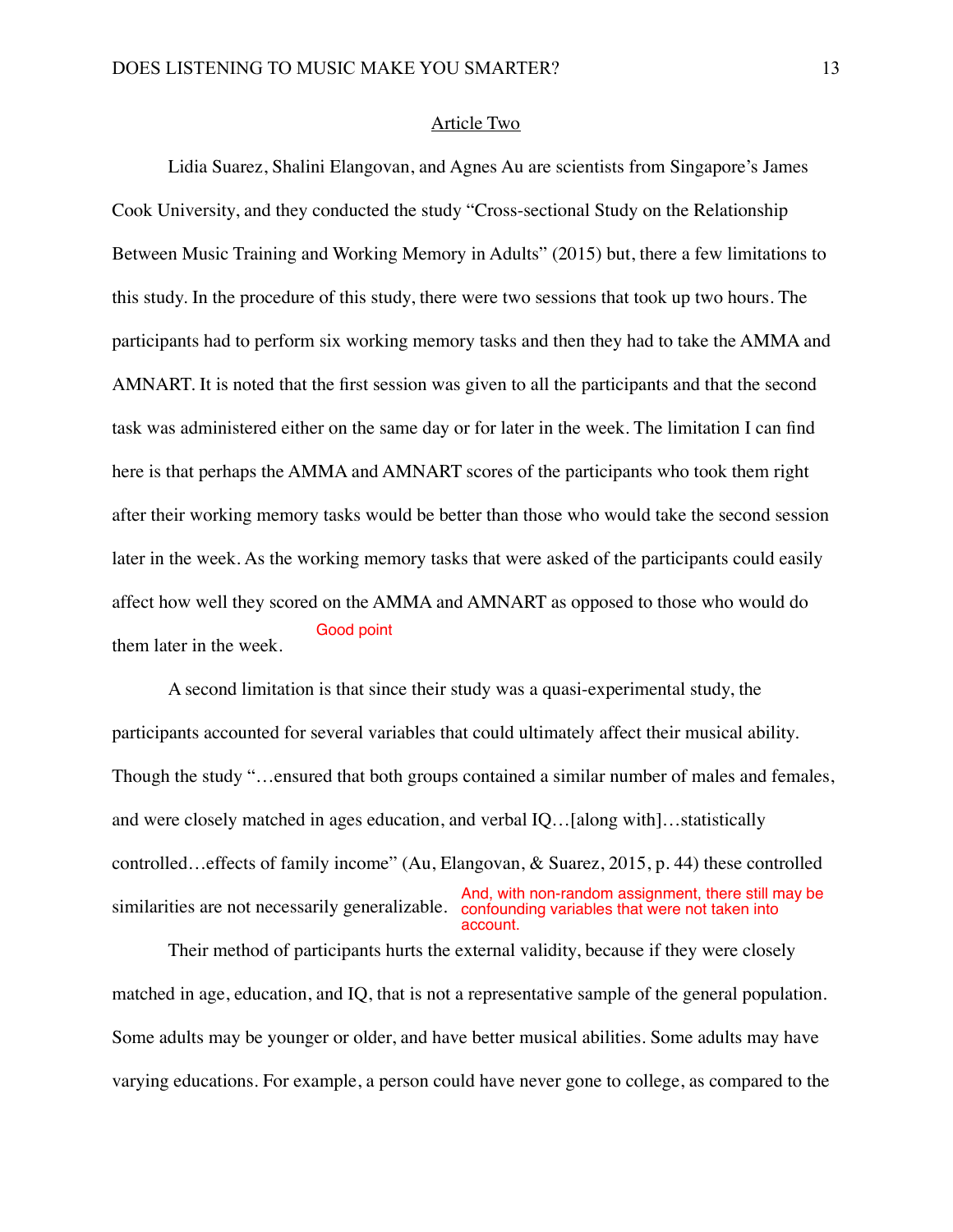participant who completed college. Perhaps the individual who did not go to college is infinitely better than the participant who did complete college because of the time they had to improve themselves. In addition, we can also find that the musicians are advantageous in intelligence compared to the non-musicians. The difference of intelligence they tested were only verbal IQ, but they did not test reasoning, memory, or comprehension. Therefore, I find that the external validity of this study to be at jeopardy here.

### Article Three

Zekerya Batur of Usak University in Turkey conducted the study, "The Contribution of Music to the Fluent Writing Skills: Mayaz Technique" (2016) but I find that there is a construct validity to his study. He is testing the effect background music has on his participant's fluent writing skills. He operationalizes fluent writing skills as the participants number of words. The more words you write, the more fluent your writing skills are. However, my quibble here is that does the number of words you really write dictate your fluency of writing? Perhaps individuals in the writing room with background music had more words to write down because they were writing gibberish. Or perhaps, some individuals in the room without background music wrote less because their fluency writing skills are so high, that they can explain their points being made in a more concise and straight forward manner. I find that word count does not really denote how well you write as a student. Therefore, I find that there is a construct validity in Zekerya Batur's study. In effect, the whole study is measuring the number of words rather than the actual fluency of thoughts to paper that is being tested here. However, I understand that perhaps writing more words just means that the participant will work better in educational environments. This finding is still relevant to the research I'm conducting. an issue with? Good point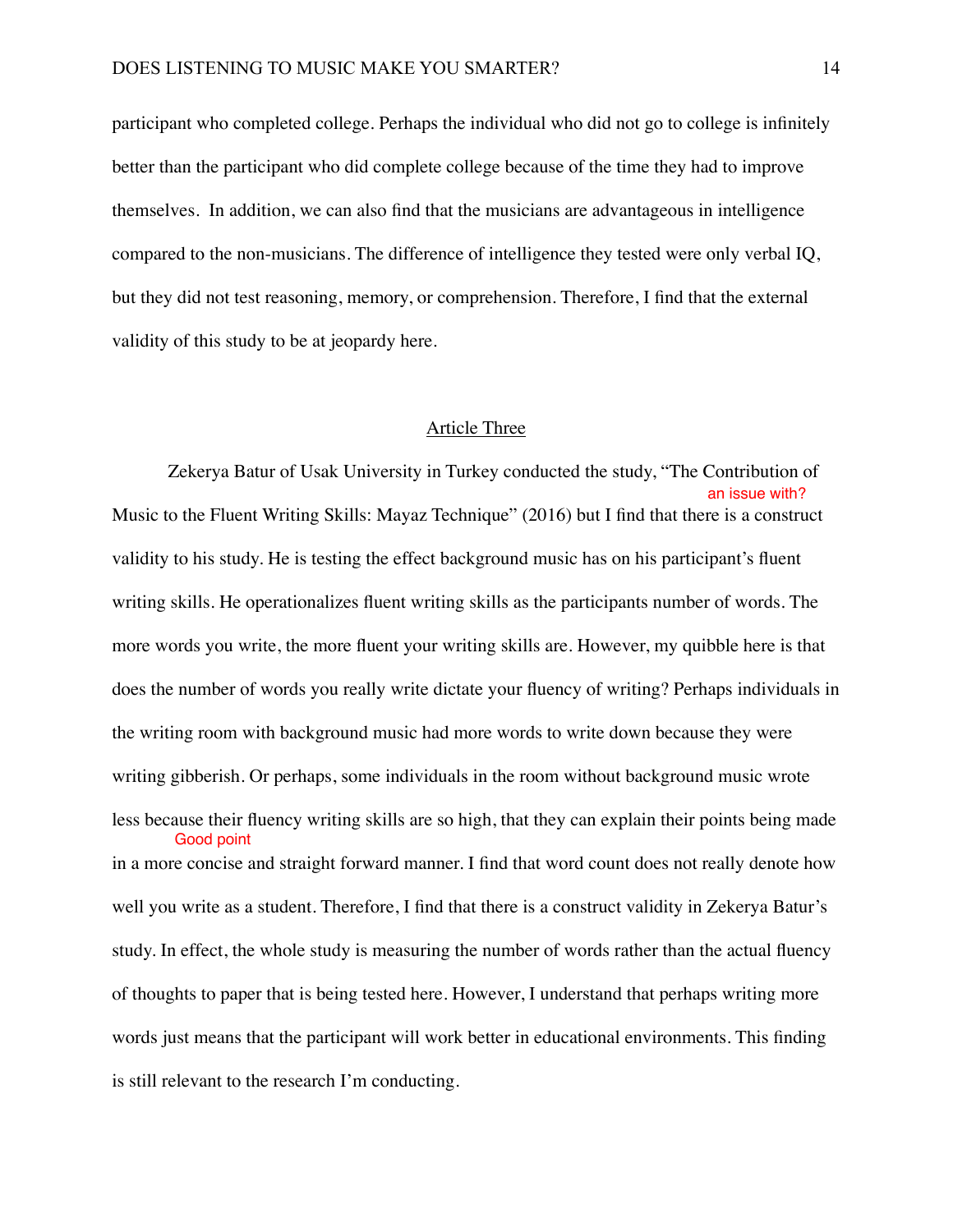In addition, the external validity of the study. The students in this study were controlled for similar IQs and test scores from Turkish language exams. Since the students were selected based on Turkish language exams, this study is not generalizable to outside sources since this exam is only based in Turkey. Perhaps if the participants were chosen based on a generalizable test, the external validity would not have been harmed.

### **SYNTHESIS:**

In the three articles that I reviewed, the bigger picture to be made is that music, does in fact, affect an individual's cognition and intellectual abilities. In the study of "A Study of Cognitive and Behavioral Transfer Effects Associated with Children Learning Musical Instruments for the First Year Over One Academic Year" (2015) and "Cross-sectional Study on the Relationship Between Music Training and Working Memory in Adults" (2015) we can see that music training affects physical abilities along with cognitive abilities. Need authors' names for citation, not title

 In "A Study of Cognitive and Behavioral Transfer Effects Associated with Children Learning Musical Instruments for the First Year Over One Academic Year" we find that for physical abilities we see an improvement of hand/eye coordination in the students with more music lessons. In "Cross-sectional Study on the Relationship Between Music Training and Working Memory in Adults" (2015) we find that there are improvements in visual-motor coordination, visual scanning ability, and visual processing speed. Though these physical attributes do not necessarily affect intelligence, they may help in improving intelligence.

For example, an individual's visual processing speed will help them learn materials better than those who lower processing speeds. Since these studies both measure individuals with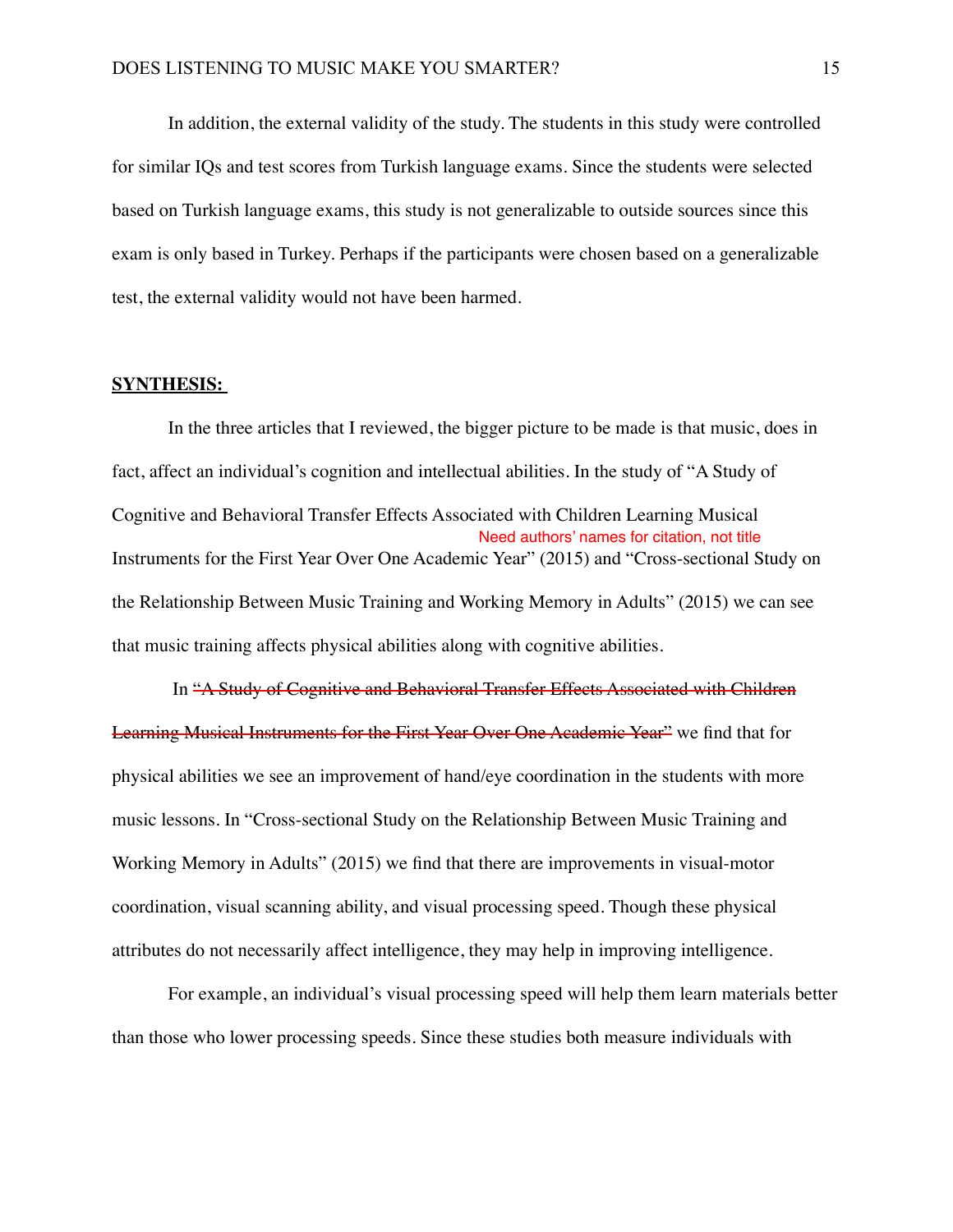music lessons, we can see that music lessons give individuals an advantage over those who are not exposed to the music lessons.

In relation to the cognitive abilities that are tested, both studies found an increased ability for reasoning and memory. In "A Study of Cognitive and Behavioral Transfer Effects Associated with Children Learning Musical Instruments for the First Year Over One Academic Year" we find that the children who had music lessons had better non-verbal reasoning. In "Cross-sectional Study on the Relationship Between Music Training and Working Memory in Adults" (2015) we find that the adults who had music training had a better spatial memory. We can conclude that both these studies support the idea that music improves our intellectual abilities, as non-verbal reasoning and spatial memory increases an IQ.

The third study I investigated, "The Contribution of Music to the Fluent Writing Skills: Mayaz Technique" (2016) found that listening to music improves fluent writing skills. In all three of these studies, the participants were exposed to music in some shape or form. The two studies I mentioned above dealt with individuals who dealt with music hands on, since they were learning how to play musical instruments. The Mayaz Technique study had the participants listening to music. In conclusion, we can see that exposure to music has many advantages in the realms of reasoning, memory, and fluent writing skills. After reading this research, I can clearly conclude that music does in fact improve cognitive thinking through intellectual abilities.

#### **HYPOTHESIS**:

*Hypothesis:* Variations of music genre listening in the work environment will affect (either increasing or decreasing) worker productivity.

Needs to be more specific—what genres, and which ones will improve vs. decrease productivity?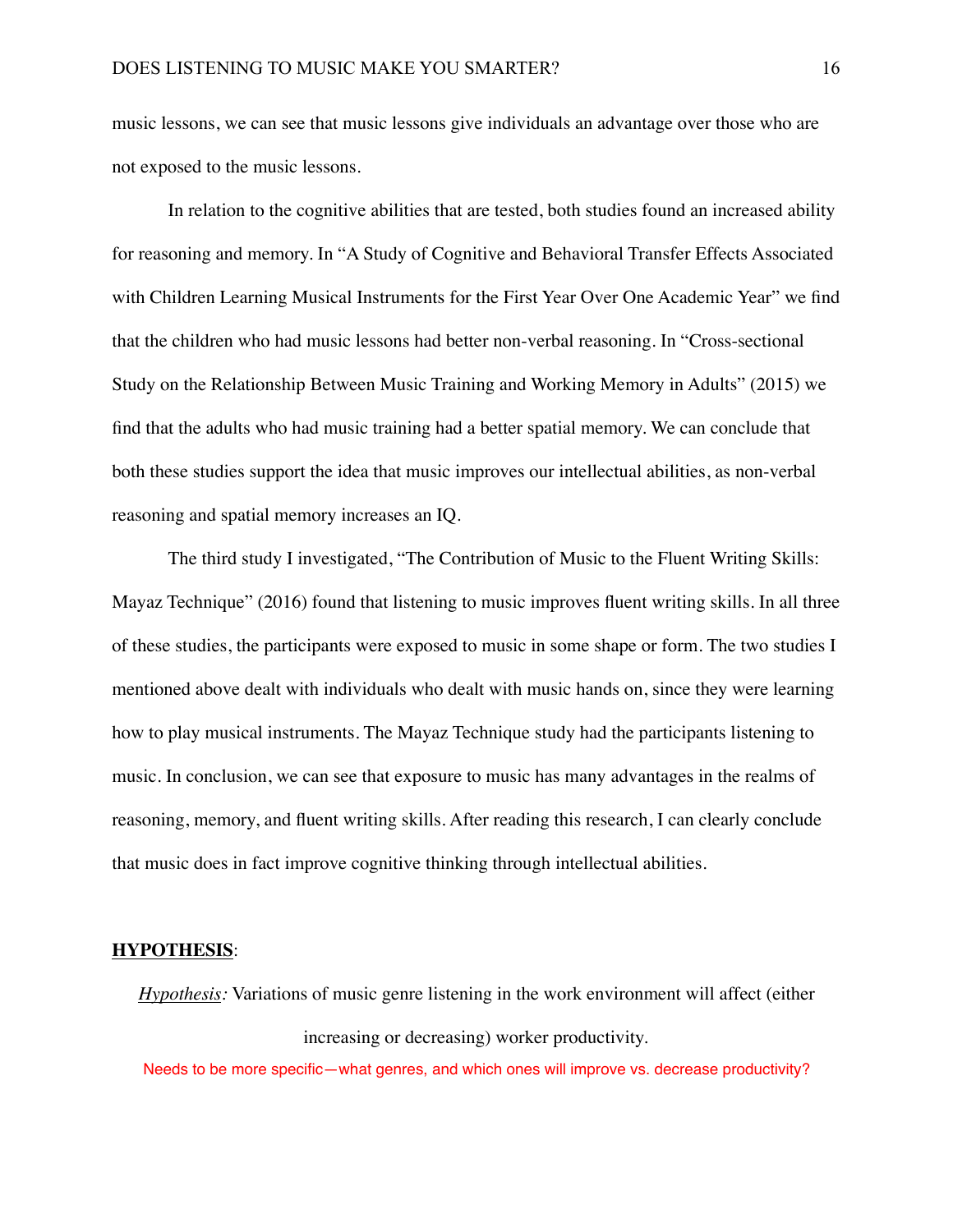Taking into consideration the three studies I evaluated, we can conclude that listening to music improves cognition through intellectual abilities. I asked, "Does listening to music make you smarter?" and we found that many physical and intellectual abilities were improved by listening to music. In accordance to the physical abilities that were found, I pose another research question. Does listening to music make you work harder?

How does listening to music affect an individual in their work environment? The research I investigated was in the school environment or for just adults in general, but we could see how music affects adults in their work environments. I would like to see how the implementation of music affects a person's ability to complete tasks required of their occupation.

 For example, in the fast food industry. Will the workers perform faster and create more food if specific music is being played for them? Will they meet the required time limits they must meet for each customer, (i.e 5 minute limits for customers waiting for their food in the drivethru)? Or, in manufacturing companies where workers must create things. For example, sewing factories. Will the implementation of listening to music in these factories make the workers produce larger amounts of clothing? In order to really drive this experiment out, I could even figure out what different types of music produce more productivity. Does rock, metal, classic, pop, pop punk, reggae, indie or disco make people work faster/harder? Hold off on operationalizations—need to flesh your ideas out; what's your

I feel like different types of music will produce different types of productivity and I understand that through my research, the implementation of music improves intellectual and physical abilities. So why wouldn't they work in the work environment as well? theory behind this?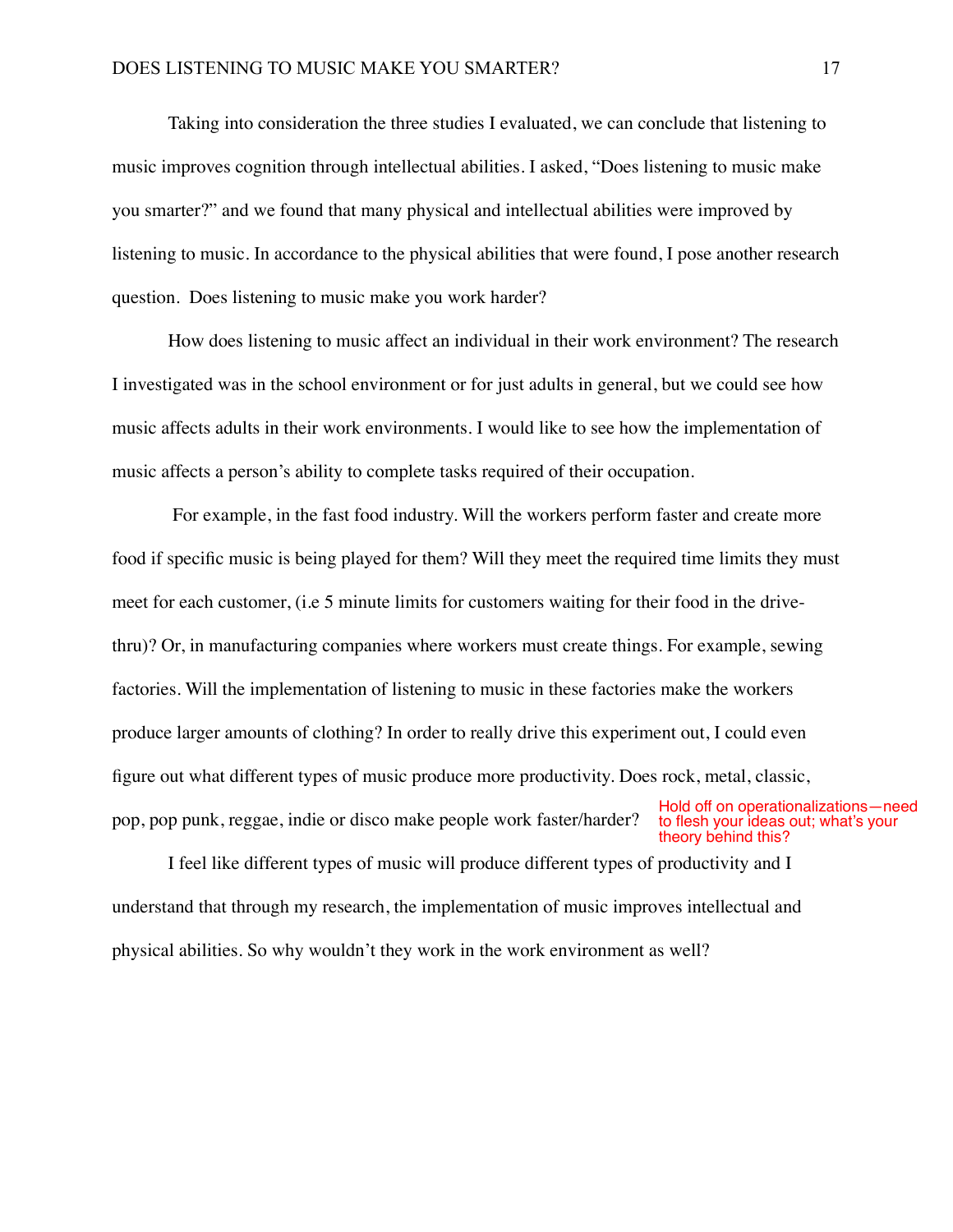### References

- Baddeley, A. (2000). The episodic buffer: A new component of working memory? *Trends in Cognitive Sciences*, 4(11), 417–423.
- **Batur, Z. (2016). The contribution of music to the fluent writing skills: Mayaz technique.**  *Education, 137***(1), 82-92.**
- Goldstein, E. B. (2008). *Cognitive psychology: Connecting mind, research, and everyday experience* (2nd ed.). Belmont, CA: Thomson Wadsworth.
- Hayward, C. M., & Gromko, J. E. (2009). Relationships among music sight-reading and technical proficiency, spatial visualization, and aural discrimination. *Journal of Research in Music Education*, 57(1), 26–36.
- How Music Affects Us and Promotes Health. (2016, February 18). Retrieved March 15, 2017, from http://www.emedexpert.com/tips/music.shtml
- Rose, D. C., Jones-Bartoli, A., & Heaton, P. H. (2015). A study of cognitive and behavioural transfer effects associated with children learning musical instruments for the first year over one academic year. *Psychology Of Education Review, 39*(2), 54-70.
- Suárez, L., Elangovan, S., & Au, A. (2016). Cross-sectional study on the relationship between music training and working memory in adults. *Australian Journal Of Psychology, 68*(1), 38-46.
- Wechsler, D. (1999). *Wechsler abbreviated scale of intelligence*. New York: The Psychological Corporation.